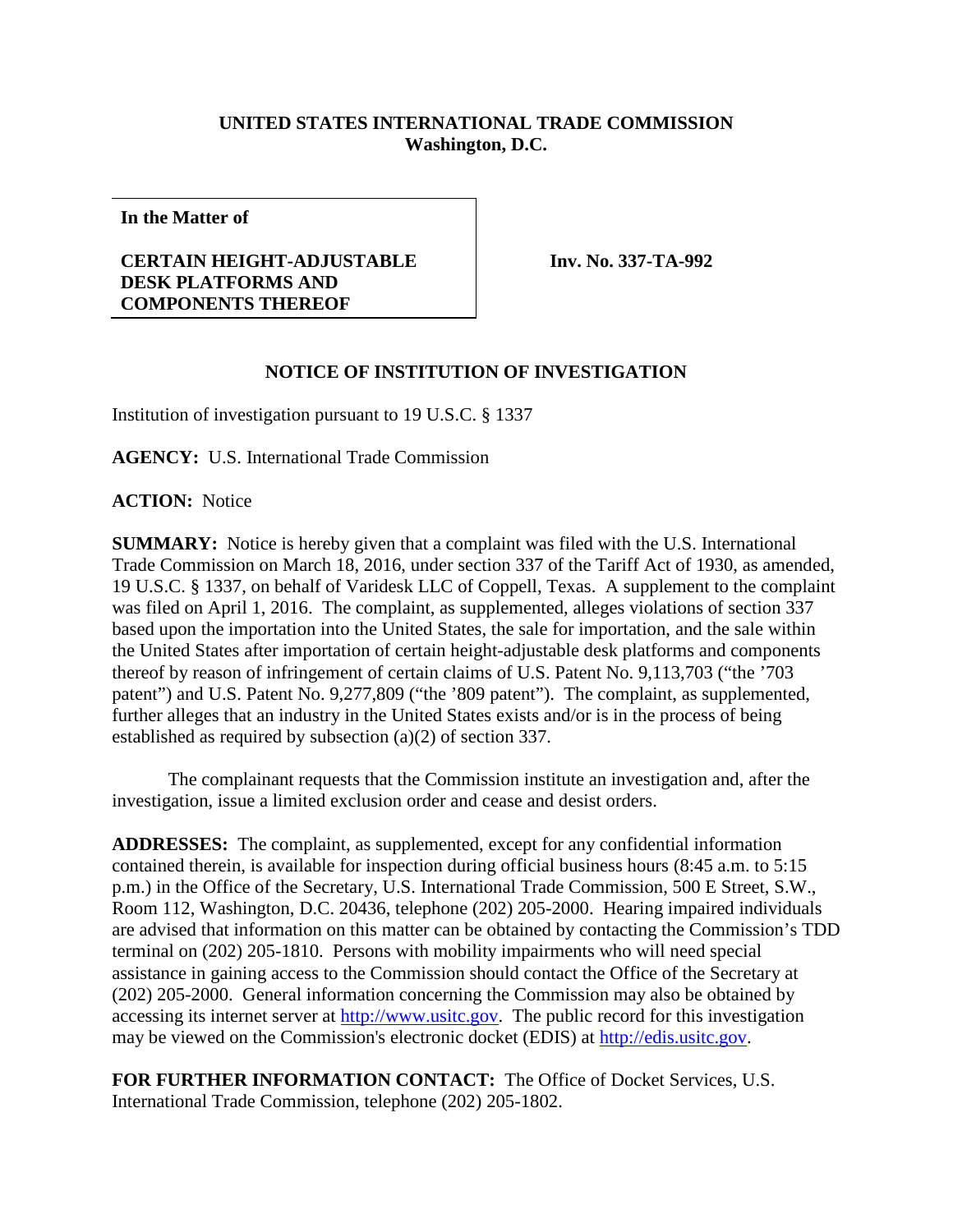**AUTHORITY:** The authority for institution of this investigation is contained in section 337 of the Tariff Act of 1930, as amended, and in section 210.10 of the Commission's Rules of Practice and Procedure, 19 C.F.R. § 210.10 (2015).

**SCOPE OF INVESTIGATION:** Having considered the complaint, the U.S. International Trade Commission, on April 19, 2016, **ORDERED THAT** –

(1) Pursuant to subsection (b) of section 337 of the Tariff Act of 1930, as amended, an investigation be instituted to determine whether there is a violation of subsection (a)(1)(B) of section 337 in the importation into the United States, the sale for importation, or the sale within the United States after importation of certain height-adjustable desk platforms and components thereof by reason of infringement of one or more of claims 1-2, 4, 6-8, and 10-11 of the '703 patent and claims 1-2, 5-18, and 22-26 of the '809 patent, and whether an industry in the United States exists as required by subsection (a)(2) of section 337;

(2) For the purpose of the investigation so instituted, the following are hereby named as parties upon which this notice of investigation shall be served:

(a) The complainant is:

Varidesk LLC 117 Wrangler Drive Coppell, TX 75019

(b) The respondents are the following entities alleged to be in violation of section 337, and are the parties upon which the complaint is to be served:

> Nortek, Inc. 500 Exchange Street Providence, RI 02903

Ergotron, Inc. 1181 Trapp Road St. Paul, MN 55121

(3) For the investigation so instituted, the Chief Administrative Law Judge, U.S. International Trade Commission, shall designate the presiding Administrative Law Judge.

The Office of Unfair Import Investigations will not participate as a party in this investigation.

Responses to the complaint and the notice of investigation must be submitted by the named respondents in accordance with section 210.13 of the Commission's Rules of Practice and Procedure, 19 C.F.R. § 210.13. Pursuant to 19 C.F.R. §§ 201.16(e) and 210.13(a), such responses will be considered by the Commission if received not later than 20 days after the date